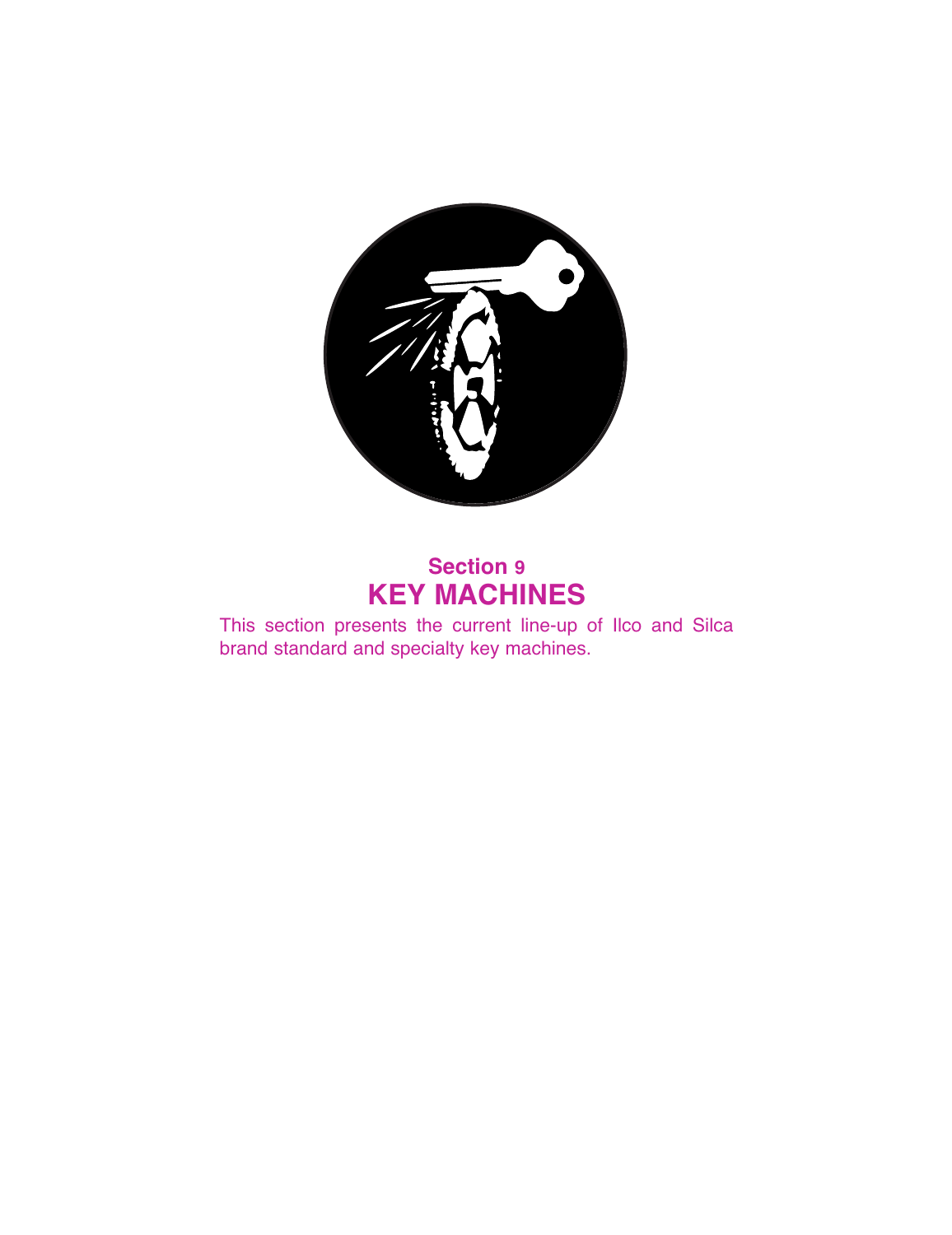

# **008A - Manual Duplicator (Cylinder/Automotive)**

The Mini-Mite manual duplicator is a lightweight, compact machine that is perfect for carrying right to the job. Weighs only 10 lbs. (4.5 kg.). Use the optional 27X accessory pack to convert the 008A to cut flat style keys.

Weight: 10 lbs. (4.5 kg) Dim.: 8"W x 5.25"D x 4" H (20.3cm x 13.3cm x 10.2cm)



**044 HD - Semi-Automatic Duplicator (Cylinder/Automotive)**

This lever controlled semi-automatic machine cuts accurate duplicate keys with speed! A typical single sided key can be cut in just seven seconds. Extra wide vise jaw spacing accommodates keys with large bows and long blades. Compatible with most generators/Inverters 500 watt output and higher. Maintenance free Ball Bearing cutter spindle system, hardened shafts, Super Jaw 3 "sure grip" vises.





The 045 is the perfect basic duplicator for any store or shop. It is accurate, economical and easy to use! The offset carriage lets you gauge keys at their tip or shoulder as needed for maximum versatility. Maintenance free Ball Bearing cutter spindle system, hardened shafts, Super Jaw 3 "sure grip" vises.

Weight: 32.8 lbs. (14.9 kg) Dim.: 14.5"W x 17.5"D x 8.75"H (36.8cm) x 44.5cm x 22.2cm)

#### **040 HD - Manual/Automatic Duplicator (Cylinder/Automotive)**

Designed to handle keys with large bows or long blades, the 040 is an automatic machine that can be used manually as needed. The Super Jaw 3 vises can be set four different ways to hold virtually any key. A very versatile key machine. Maintenance free Ball Bearing cutter spindle system, hardened shafts, Super Jaw 3 "sure grip" vises

Weight: 36 lbs. (16.4 kg) Dim.: 15.5"W x 16"D x 8.5"H (39.4cm x 40.6cm x 21.6cm)







PERFORMANCE

eries

PERFORMANCE

**PETTEN** 

sec **9 page 1**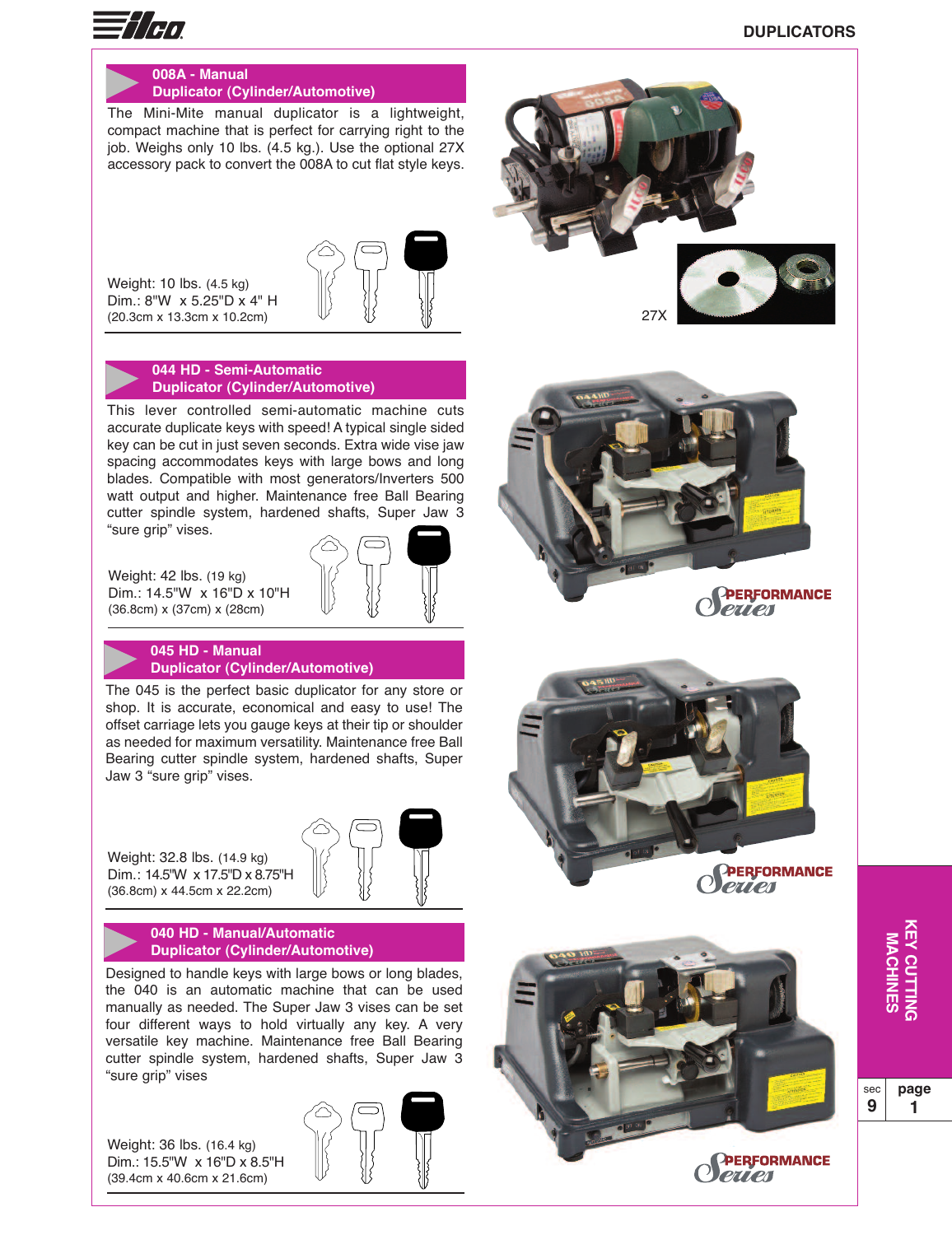









## **KD50C - Semi-Automatic Duplicator (Cylinder/Automotive)**

Remarkable speed and accuracy in a superbly crafted machine. Cuts single sided keys in as little as five seconds! The vise jaws are engineered to grip even the most troublesome double-sided auto keys. Loaded with features every user will appreciate. Superior design provides outstanding cutting accuracy and dependable, long term performance.

Weight: 55 lbs. (25 kg) Dim.: 16"W x 18"D x 10" H (41cm x 46cm x 25cm)



**Bravo III (with EZ-Jaw™ vises) - Semi-Automatic Duplicator (Cylinder/Automotive)**

A sturdy machine designed to deliver years of service. The Bravo III features quickly to rotatable, EZ-Grip 4 position vise jaws, twin carriage shafts, a safety release carriage, and a micrometer adjustable tracing guide. Precision machined parts and ergonomic design provide for unsurpassed accuracy and ease of use.

Weight: 42 lbs. (21 kg) Dim.: 15"W x 18"D x 9.5"H (42cm x 53cm x 30cm)





# **Duplicator/Code Cutter (Cylinder/Auto)**

A dual function machine designed to cut automotive keys by code\* or by duplication. Engineered for the increasingly precise newer generation of locks. Built to last and produce keys in an economical manner. Code capabilities can be expanded with economical code component kits. \*Code accessories sold separately.

Weight: 42 lbs. (19 kg) Dim.: 15"W x 14.5"D x 9"H (38cm x 37cm x 23cm)



#### **Ultracode® Deluxe- Electronic Code Cutter (Cylinder/Automotive)**

The Ultracode® Deluxe, an innovative electronic codecutting machine features automatic calibration, key registration and code cuts keys either stand-alone or linked to a personal computer. Using its patented optical reader, the Ultracode is also able to duplicate keys with incredible accuracy. A variety of cutters, jaws and adapters are available making this a very versatile machine.

Weight: 81 lbs. (37 kg) Dim.: 19.75"W x 19.75"D x 16.5"H (50.16cm x 50.16cm x 41.9cm)

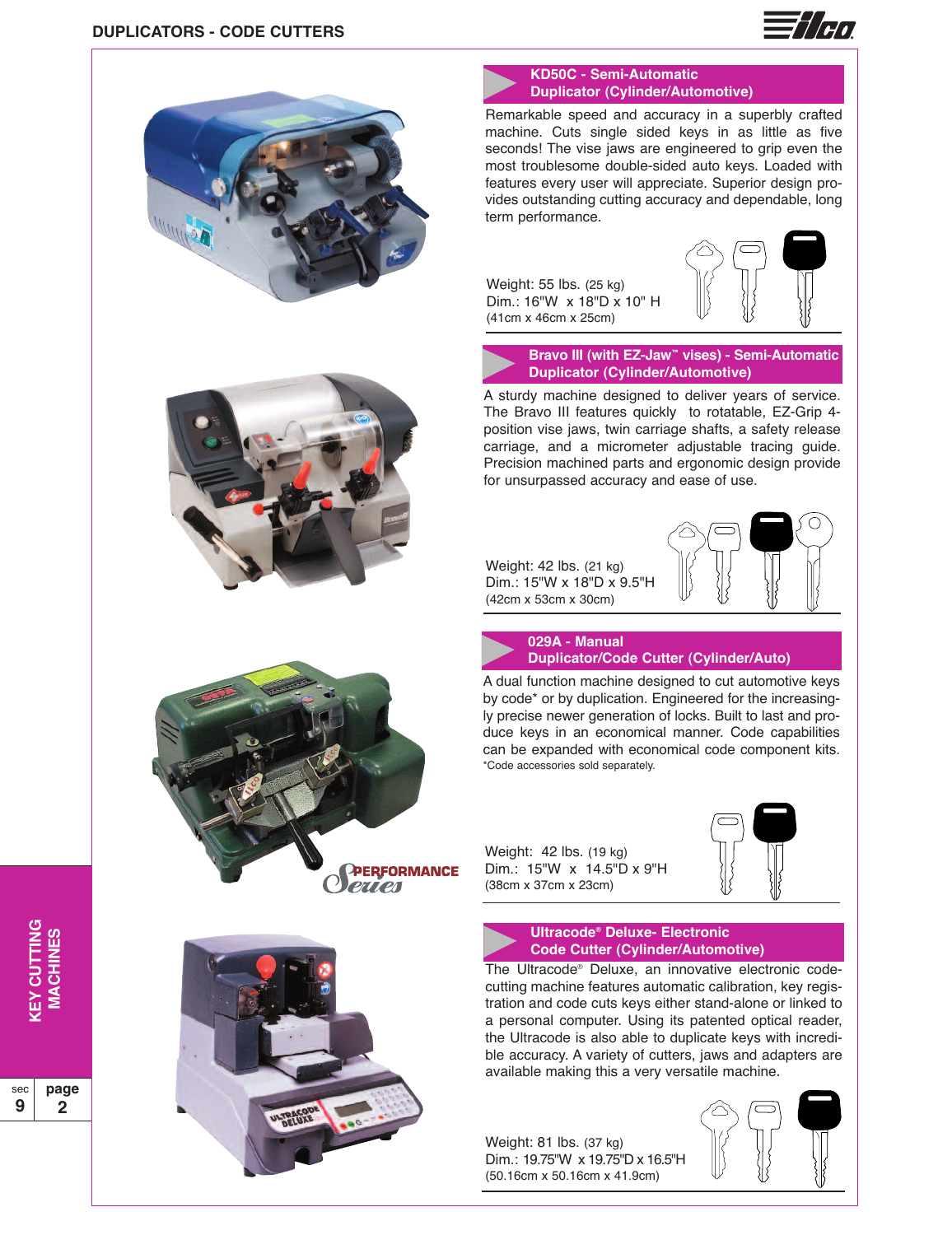

### **Universal II - Dial Operated Code Cutter (Cylinder/Automotive)**

The ultimate "card-type" code machine! The Universal II allows the operator to switch from originating keys for one lock system to another in seconds. Special performance features include dial-type depth adjustment, wide key alignment gauge and "EZ View" code cards with special space and depth markings for faster, more precise operation. Supplied with two cutters and 140+ code cards.

Weight: 37.5 lbs. (17 kg) Dim.: 12"W x 14"D x 10"H (30.4cm x 35.6cm x 25.4cm)



**Ilco EZ®-Code Code Cutter (Cylinder/Automotive)**

The Ilco EZ®-Code electronic code machine cuts traditional automotive and commercial keys by indirect code, bitting number, or duplication. Include an internal database containing over 200 automotive code series, and electronic cut specifications that allow it to originate keys for hundreds of different locking systems. Can also be used in conjunction with Kreate-A-Key™ code software and a customer sup-

plied PC. Microprocessor controlled for maximum accuracy.

Weight: 52 lbs. (23.6 kg) Dim.: 10.5"W x 19.5"D x 9"H (26.67cm x 49.53cm x 22.86cm)



#### **Tri-Code HS Code Cutter (Cylinder/Automotive)**

The electronic Tri-code HS is designed for cutting internal and external "wave style" high security keys. Cuts by indirect code or bitting number, it can also decode and copy a working key. Straightforward menu driven operation, three position vise clamp, and "single cutter" design, makes for a very simple cutting process. Easy to read LCD screen and intuitive keypad operation. Advanced electronics and preci-

sion parts combine to deliver superior cutting accuracy.

Weight: 95 lbs. (43.2 kg) Dim.: 19.7"W x 19.7"D x 18.9"H (49.96cm x 49.96cm x 47.98cm)

#### **Crown - Lever Assisted Specialty (High Security)**

The self centering synchronized key vise clamps are designed for precision duplication of tubular keys. In addition to the key styles that can be duplicated by the standard key vise clamps, additional clamps are available for cutting highly specialized tubular key types. (T10 Jaw is supplied with machine).

Weight: 37.4 lbs. (17 kg) Dim.: 9"W x 17.75"D x 7"H (23cm x 45cm x 18cm)



# **CODE CUTTERS - SPECIALTY**



**page 3**

**G**

sec **9**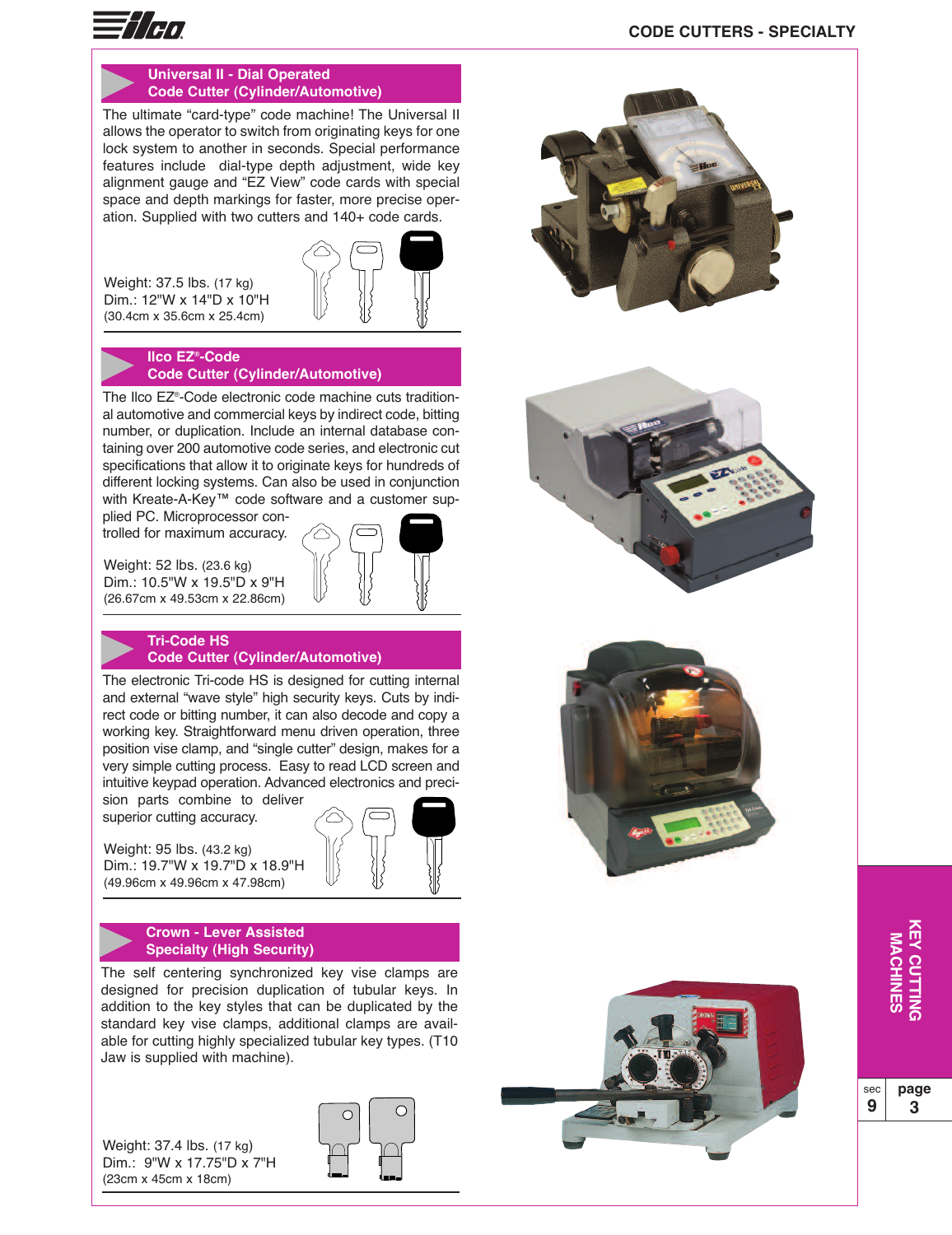



# **Delta FO - Manual Specialty (High Security) Code Machine**

Simple to operate, the Delta FO is designed to cut by code the unique cuts required for Ford Tibbe and Jaguar Tibbe style keys. Ergonomic design, direct drive motor and high strength polymer base makes the Delta FO the ideal solution for cutting these high security keys.

Weight: 30 lbs. (17 kg) Dim.: 8.5"W x 14.75"D x 10"H (21cm x 3cm x 25cm)



#### **Matrix S - Lever Assisted Duplicator & Code (High Security)**

Precision control in all three axis provide the ability to duplicate laser and dimple style keys with ease. The Matrix vise jaws handle a wide variety of keys without the need for adapters. Many types of commercial and automotive keys now use keys that can be duplicated only on a Matrix style key machine. Includes electronic adjustment feature. Cutters available for cutting various specialty key types.

Weight: 44 lbs. (20.15kg) Dim.: 13.75"Wx15.75"Dx17.9"H (34.8cm x 39.9cm x 45.5cm)





**Triax-e.Code - Electronic Duplicator & Code (High Security)**

The Triax-E.code is the first three axis stand alone machine that duplicates and cuts by code high security keys. It will also decode keys and automatically convert the cuts back to original lock specifications. The machine features quick and easy tool changes, automatic calibration and dual speed motor. The Triax can also be connected to a PC with an optional software package.

Weight: 92.4 lbs. (42 kg) Dim.: 16.75"W x 2.3"D x 19.75"H (42.5cm x 51.5cm x 50cm)



**Quattrocode - Electronic Duplicator & Code (High Security)**

This computer operated high security key machine automates many functions. It can decode a sample key, compare it to an on-board database, and automatically adjust to original lock specifications. Software includes popular high security code series for cutting by code.

Weight: 132 lbs. (60kg) Dim.: 15.38"W x 22.5"D x 22.5"H (39cm x 57 cm x 57cm)









**KE Y**  $\mathbf{\mathbf{C}}$ **U T TIN G MACHIN ES**

sec **9 page 4**